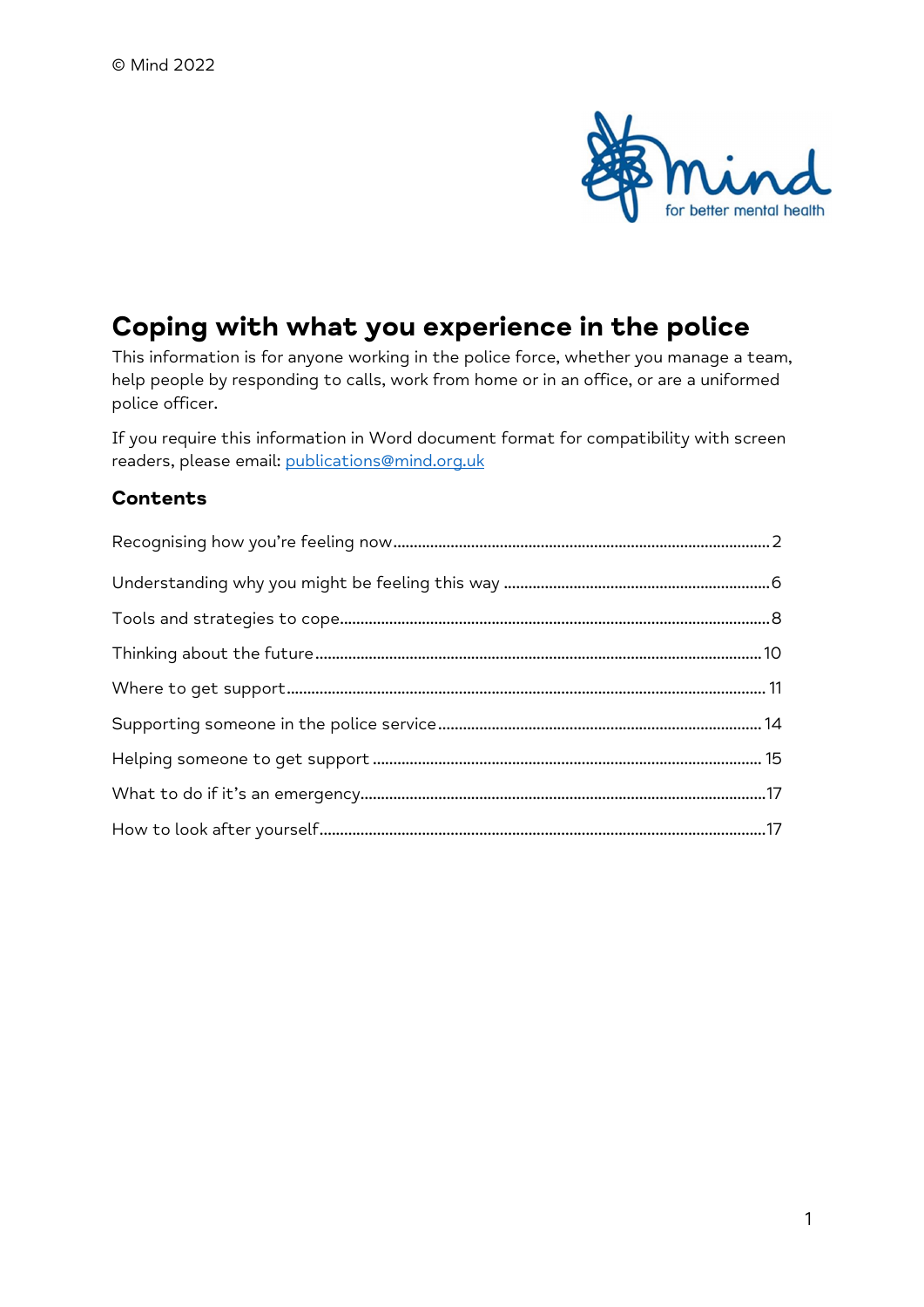As a member of the police service, you deal with a lot. And the things you experience on a daily basis can have an enormous impact on your mental health.

The pandemic may have made your job even harder. And even though a lot of society has gone back to the way it was before, you might still be dealing with feelings and experiences you had during coronavirus (covid-19).

This information might help you to make sense of the things you see and experience in the police. It's not a replacement for mental health treatment and support. But it may give you some tools to help you understand how you're feeling, and some tips on how to cope with these feelings.

# Recognising how you're feeling

We experience many different feelings every day. Feelings can help guide us in how to respond to the situations we find ourselves in. But often, we can't give a name to every feeling we're having, when we have it.

Because of the job you do, you might have been dealing with lots of things you've found difficult, and not had the time to think about them properly. This might be especially true of things which happened during coronavirus. You might be having feelings now, as a result of something that happened a while ago.

And as a member of the police, you might feel like there's an expectation for you to be detached from your feelings, or like you're not encouraged to open up about how you're feeling.

Identifying some of the feelings you're having now might help you to understand what could have caused them. And once you know the causes, you might feel better prepared for how to deal with these feelings.

### "In this line of work we are exposed to things which are so unnatural and we normalise that, as if this is something that doesn't bother us." –Rhiannon, Welsh police

# How do I start to recognise how I'm feeling?

Recognising how you're feeling might help you to understand why you reacted the way you did to certain situations in the past. For example, you might have had a sleepless night, and not associated it with the stressful calls you'd taken that day. Maybe you had an argument with someone you care about, without really knowing why.

Putting your feelings into words could help you to understand the emotions you're having. There are different ways you can do this, and everyone's preferences will be different. Here are some suggestions:

- **Write it down.** Some people find that writing about the things they're feeling, or keeping a diary, can be helpful. If you don't want to write about it, you could try other creative ways to express how you're feeling, like drawing or painting.
- Say it out loud. Some people find that talking about what they're going through, or what's happened in their day, can help them to recognise how they feel about what's happened. You don't have to do this with another person – you could try it at home on your own.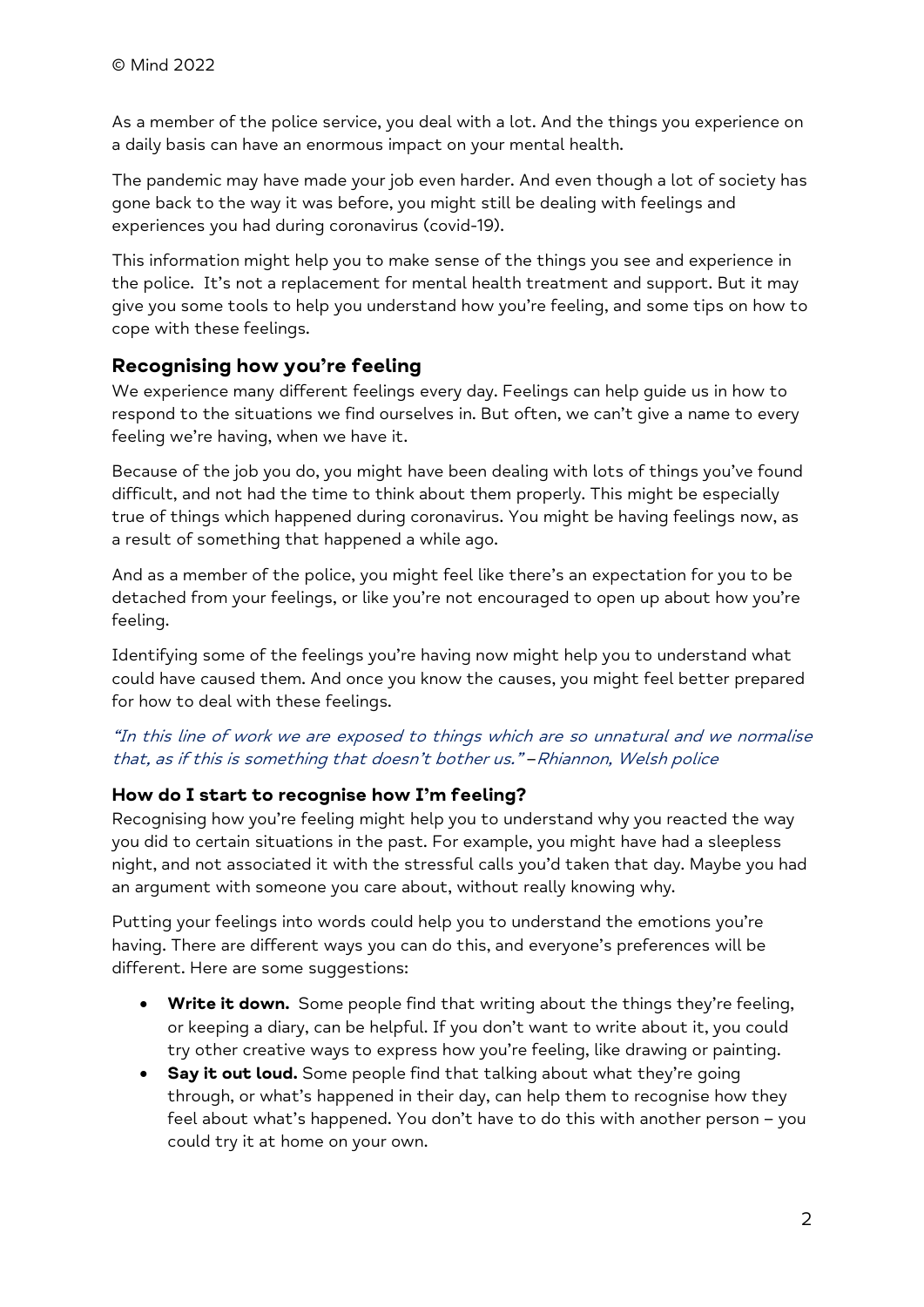Use techniques which help you to notice what's happening in the present moment. For example, mindfulness. Mindfulness involves making a special effort to notice what's happening in your mind, body and surroundings, without judging anything. It can help you to notice the negative and positive feelings you're having. Mindfulness can be practised in different ways. For example, mindful eating, meditation, or doing body scans before and after your shift.

Below are some of the things members of the police have told us they've been through in their roles. You might be experiencing some of these, and may also be having feelings which aren't listed here.

### **Stress**

When we say things like "this is stressful" or "I'm stressed", we might mean:

- Situations or events that put pressure on us. These may be times where we have lots to do and think about, or don't have much control over what happens. For example, going to lots of high pressured incidents, or dealing with members of the public who are very distressed.
- Our reaction to being placed under pressure. These may be the feelings we get when we have demands placed on us that we find difficult to cope with. For example, the way your body and mind react when you're about to put yourself in a dangerous situation.

If you're experiencing stress, you might feel:

- Irritable, aggressive, impatient or wound up
- Over-burdened
- Anxious, nervous or afraid
- Like your thoughts are racing and you can't switch off
- Unable to enjoy yourself
- Depressed
- Uninterested in life
- Like you've lost your sense of humour
- A sense of dread
- Worried about your health
- Neglected or lonely

### "It can be stressful dealing with distressed people so much, and it can often feel like you're carrying the weight of everyone else's problems." – Cassie, crime scene investigator

#### Anxiety

Anxiety is what we feel when we are worried, tense or afraid, particularly about things that are about to happen, or which we think could happen in the future.

Anxiety can affect:

- Our bodies feeling sick, restless, or like your heart is racing
- Our minds feeling tense or nervous, or like the worst is about to happen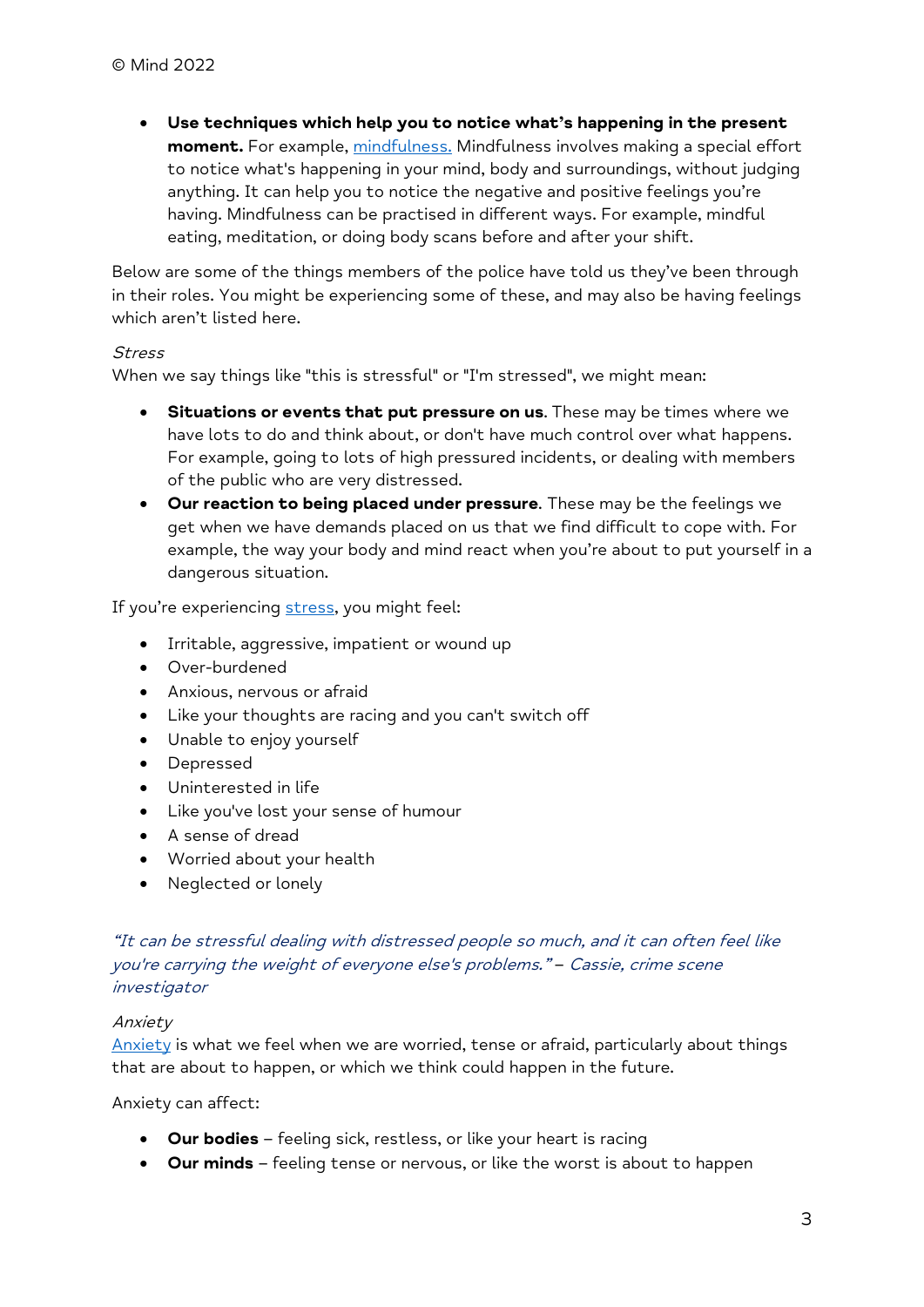• Our daily lives - it might feel harder to enjoy your free time, and it can affect things like your relationships and work

As a member of the police force, you may develop hypervigilance. Hypervigilance is the feeling of being on constant alert to the surrounding environment. This may be useful in your line of work. But if it continues when your shift ends, it can lead to you feeling like you're always on the lookout for potential threats or danger. This can make it harder to relax, sleep, and can contribute to feelings of anxiety.

### Moral injury

Moral injury describes a set of feelings you might have if you've had to do things, or see things, which go against your values and beliefs.

During the pandemic, you might have been forced to make some difficult decisions. For example, you might have had to enforce certain coronavirus rules, like asking people not to meet in public, even though this could have felt hard to do. And if members of the public responded negatively, or without sympathy for what you were trying to do, this might have made these feelings even worse.

If you're experiencing moral injury, you might feel:

- **•** Guilty
- Ashamed
- Angry
- Disgusted
- Conflicted

### Compassion fatigue

When you're repeatedly looking after people in distressing or difficult circumstances, this can leave you feeling physically and mentally exhausted. You can end up feeling like you don't care about people as much as you used to. This is sometimes known as compassion fatigue.

Compassion fatigue might make you feel:

- Angry or irritable
- Like you're enjoying your job less
- Less confident about making decisions at work
- Less motivated to do your job

#### Trauma

Going through very stressful, frightening or distressing events is sometimes called trauma. Everyone has a different reaction to trauma. You might notice the effects quickly. Or you might not notice them until a long time afterwards.

A traumatic event might make you feel:

- **•** Frightened
- Under threat
- Humiliated
- Rejected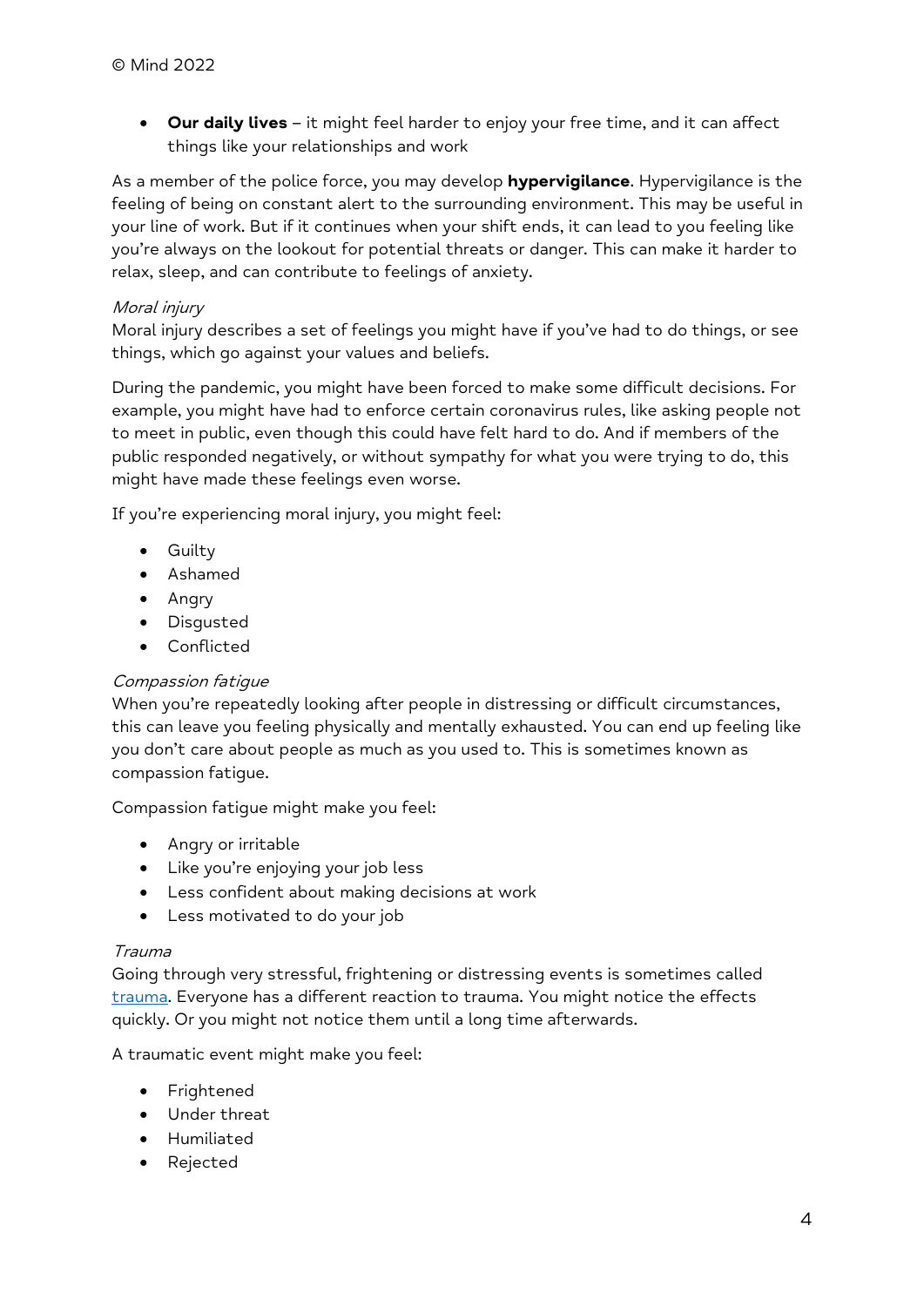- Abandoned
- **·** Invalidated
- Unsafe
- Unsupported
- Trapped
- Ashamed
- Powerless

Post-traumatic stress disorder (PTSD) is a mental health problem you may develop after experiencing traumatic events. Emergency services staff and volunteers are routinely exposed to distressing and traumatic incidents, as well as having demanding workload pressures. As a result, they're more at risk of developing PTSD than the general population.

We have more information on PTSD, including the causes, some of the symptoms you might experience, and the support you could get.

"The role of being a police officer has had a continuous effect on my mental wellbeing. We see things that the general public don't." - Tim, police officer

### Fatigue and burnout

Fatigue and burnout are more than feelings of being tired. Burnout can happen if you're constantly under lots of pressure from work. It can make you feel:

- Exhausted, like you're drained of energy
- Like you enjoy your job less, or don't feel motivated to do it anymore
- Like you're not doing your job as well as you used to

#### Burnout as a police officer

"I arrived at work but I just couldn't connect with what was going on around me. I had been like a boiling kettle for months, with a relentless screeching noise in my head – and then, suddenly, it clicked off." Read Ed's story

#### Anger

You might have found yourself feeling angrier during coronavirus. For example, you might have felt angry with people who broke lockdown rules when you were working so hard. You might have felt angry with loved ones or the general public if they denied that coronavirus exists.

This may have felt even harder when you had to go to situations where people weren't following the rules. It might have left you feeling demotivated, or like you were enjoying your work less.

"We would be going to jobs of Covid breaches and we experienced a lot of anger and frustration from the public. We bore the brunt of people's anxieties at the constant changes in legislation, lockdowns, what the future would hold and whether life could ever go back to the way it was." – Mairead, Merseyside Police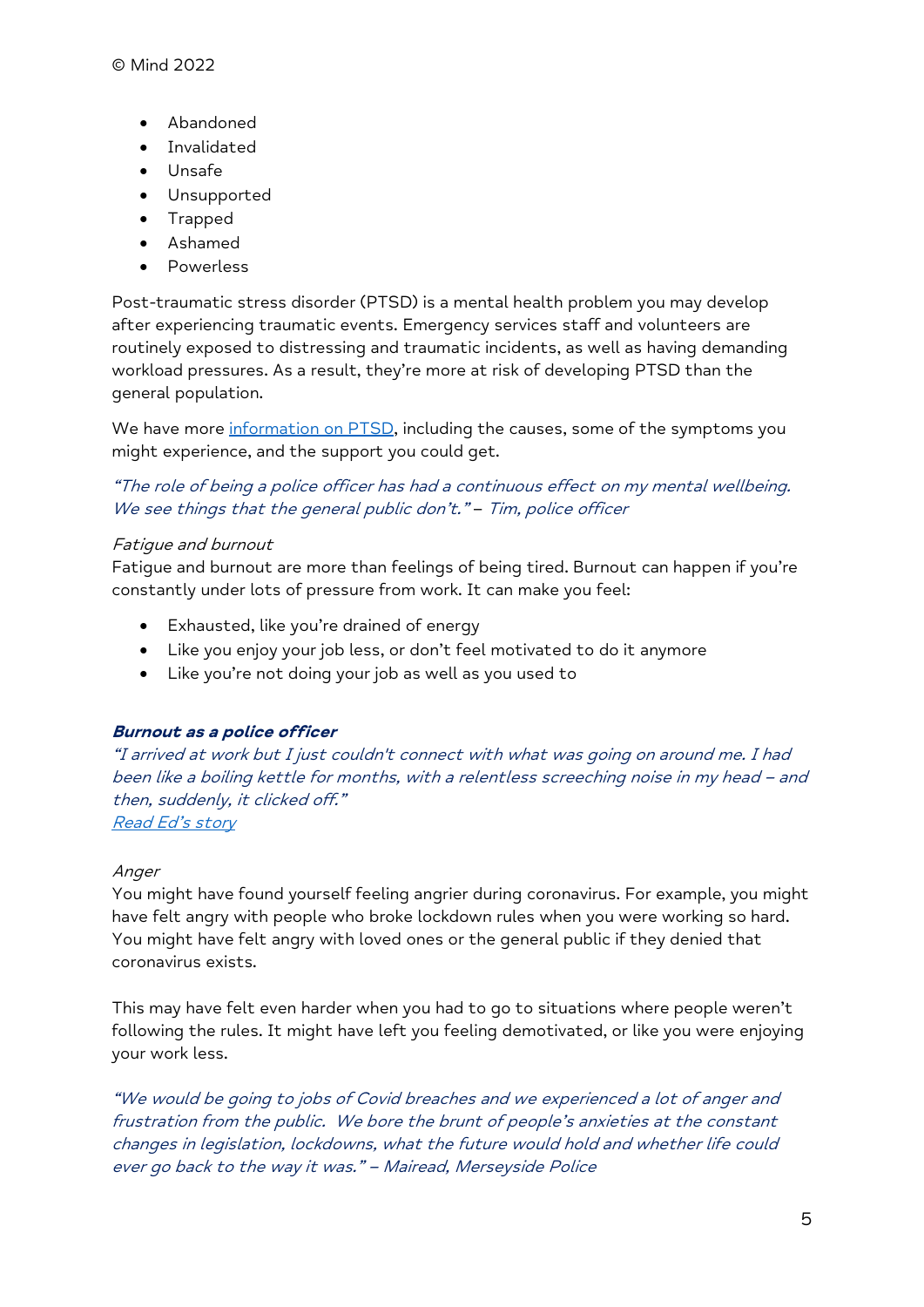### Dissociation

Some people find it hard to identify how they're feeling, especially if they've been through something traumatic. This is sometimes known as dissociation.

If you dissociate, you may feel disconnected from yourself and the world around you. For example, you may feel detached from your body or feel as though the world around you is unreal. Dissociation is one way the mind copes with too much stress, such as during a traumatic event.

We have more information on dissociation, including tips on how to take care of yourself when you dissociate.

### Understanding why you might be feeling this way

Once you understand what it is you're feeling, you can start to think about what could have caused some of these feelings. This might make you feel better prepared for how to deal with them.

Some of the things in this list might be contributing to how you're feeling now. You might also have had experiences which aren't included here.

### Dealing with traumatic incidents

- Being in the police service might mean you're involved with traumatic incidents in your role. Trauma affects people differently, but there are some common mental health effects of trauma which you might experience.
- Hearing stories from colleagues can also feel traumatic, even if you weren't there yourself.
- Dealing with people who may be physically or verbally abusive can be traumatic.
- During the pandemic, you may have attended more mental health distress calls.
- You may also have attended a **higher number of suicides.** Read our information on what to do if you've been bereaved by suicide.

[Info box] - If you feel unable to keep yourself safe, it's a mental health emergency. Get emergency advice

Police Care UK has a video explaining how traumatic incidents can affect you, and some techniques you could use if you experience a traumatic incident.

 "Until you experience working in the police force yourself, it can be very hard to really understand the impact of a job that deals with such emotional life events." – Angela, chief inspector

### Working patterns

- **Shift work, long working hours and working alone** can all have an impact on your mental health. They may affect your sleeping patterns or make it harder to create a regular routine.
- During the pandemic, you may have had to quickly learn new rules and legislation. You may have felt less confident about enforcing the new rules, or felt stressed when they changed frequently.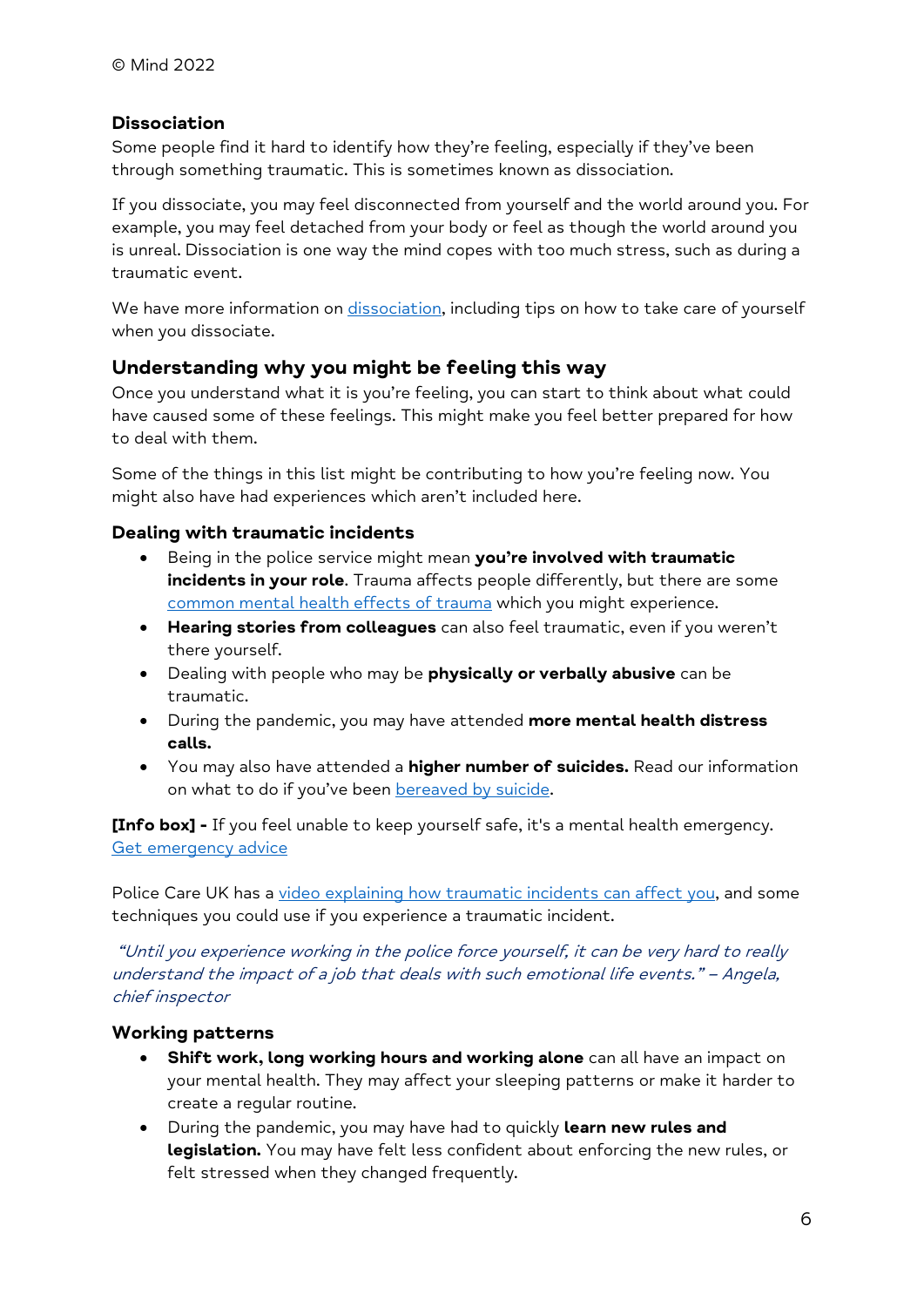• Your workload may have increased during coronavirus. Some of the members of your team might have temporarily moved into different roles. This might have left you feeling stressed at the amount of work there was to do. Your workload might still not be back to normal levels.

"When COVID came on scene we all thought it would pass quickly. This was obviously not the case. Workloads, approaches to policing, and dealing with incidents all changed." – Tim, police officer

#### Relationship changes

- Being stressed at work or dealing with difficult jobs can have an *impact on* relationships at home. You might find yourself needing support or wanting to be left alone. Seeing you under so much pressure might affect the people you live with, or the people close to you. We have more information on supporting someone who's in the police – you might find it helpful to share this with friends or family members.
- You might find it hard to talk about what happens at work with your friends, family, or people you live with. You might want to protect them, or might feel like they won't understand. This can be hard, especially if you feel like you're bottling up what you're thinking about or feeling.
- During the pandemic, you might have wanted extra support or different kinds of support from loved ones. Even though things are going back to how they were before, you might still be feeling the lasting impacts of these relationship changes.
- **•** Because of coronavirus, you may have started feeling differently towards the general public, especially if they weren't following the rules.
- Your relationship with the media, and social media, might have changed as a result of the pandemic. You may have found it harder to read news stories, especially if they were criticising the police.

"As my fiancé is high risk I was required to isolate away from her to protect her. My rock that had helped me through all of this wasn't able to be there as much and this definitely had an effect on me and my mental health." – Tim, police officer

#### Bereavement

Losing someone important to us can be emotionally devastating, and bereavement can have a huge impact on our mental health.

During the pandemic, you may have lost loved ones to coronavirus or other illnesses. You may not have been able to be there for them in the way you would have wanted. You may also have missed out on funerals, or not been able to hold a funeral in the way you imagined.

We have more information on **bereavement**, including places where you can get support.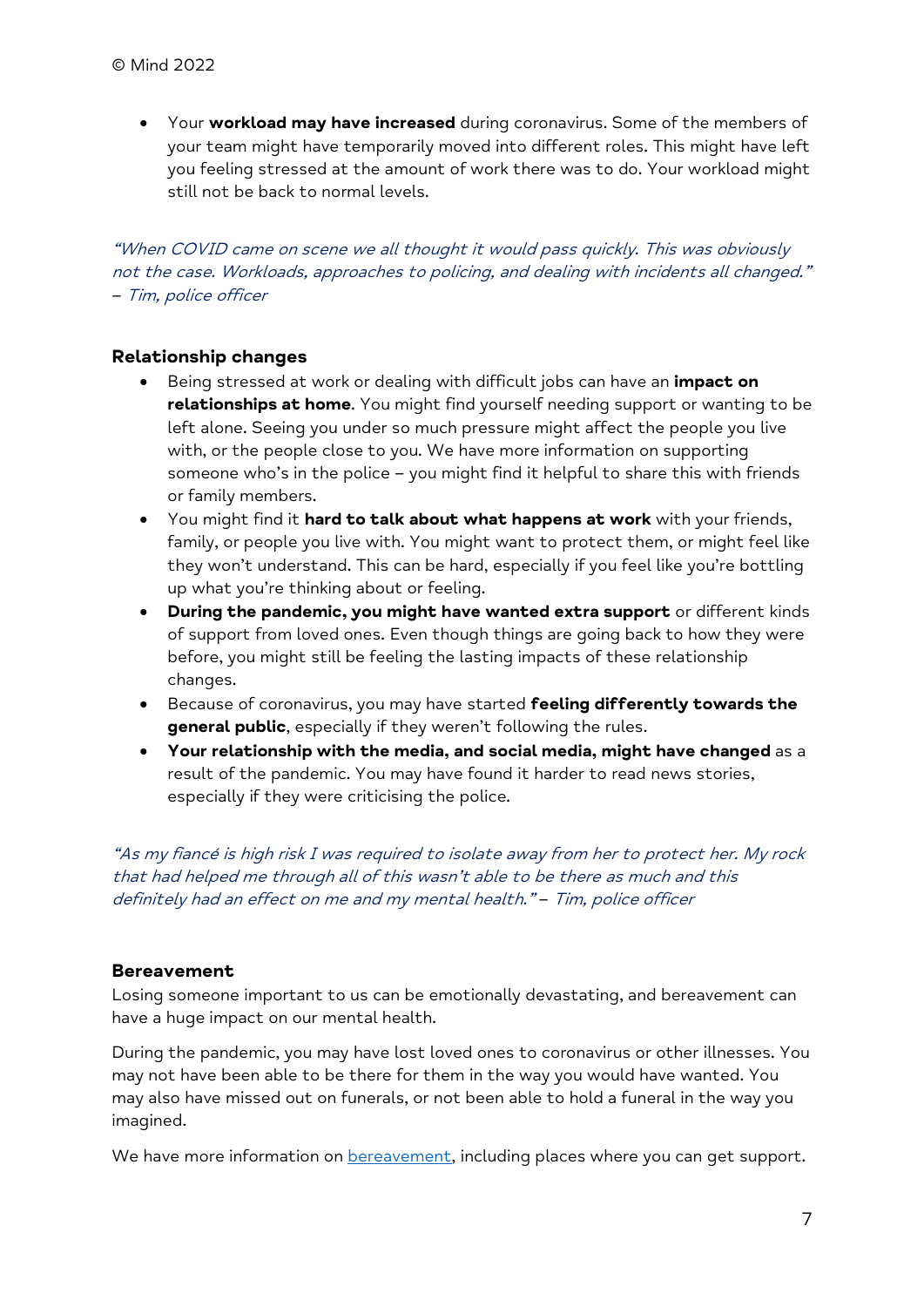### Missing out on things because of coronavirus

You might have felt like during the pandemic, you were missing out on the rewarding or enjoyable parts of your job. Or, like you weren't getting the police service experience you were expecting. You might still feel like this, and you might feel like you've lost the love you once had for the job.

"When the pandemic began, things changed. This had a big impact on my mental health – just not having that connection with others affected me." – Kiwi, police officer

### Hopes and fears

For many of us, the pandemic meant that things we hoped would happen, or looked forward to, suddenly felt less likely. And things we feared would happen might have felt closer to coming true. For example:

- . Before coronavirus, you may have already felt like society was becoming more divided. The pandemic might have made this feeling even stronger.
- You may have been looking forward to things, like weddings or holidays abroad. These may have been **cancelled or postponed**. The pandemic has made things feel more uncertain for many people, and you might still feel worried about rearranging these plans now.
- If you experience health anxiety, the pandemic might have felt especially hard to deal with. You can find out more about health anxiety on the Anxiety UK website.

# Tools and strategies to cope

When it's your job to help others, it can feel hard to take time to look after yourself. But it's important to look after your own wellbeing. Here are some strategies for coping with some of the things you might be feeling.

### Getting back motivation

You don't have to feel motivated all of the time, and many of us have days where we feel less motivated at work and at home. But if you're feeling like you've lost some of the love and enjoyment you once had for your job, you might find these tips helpful.

- Set yourself achievable goals. Try to focus on a completing a small, achievable goal each day. You might find it helpful to break down each goal into smaller goals. If work already feels quite target-focused, try thinking of something which isn't related to work.
- Reward yourself. Once you've completed the goal, reward yourself. It doesn't have to be something big. You could try taking 15 minutes out of your day to do something you enjoy. For example, finding time to read a few pages of a book, or taking the dog for a walk.
- Try to do some physical activity. Some people find staying active helps them to focus and stay motivated. Exercise can help you feel more energised and responsive, especially if you do a physical role. It can feel hard to get out and do exercise when you're feeling unmotivated, but you could try starting small, and gradually increasing the amount you do. We have more tips on how to start getting active.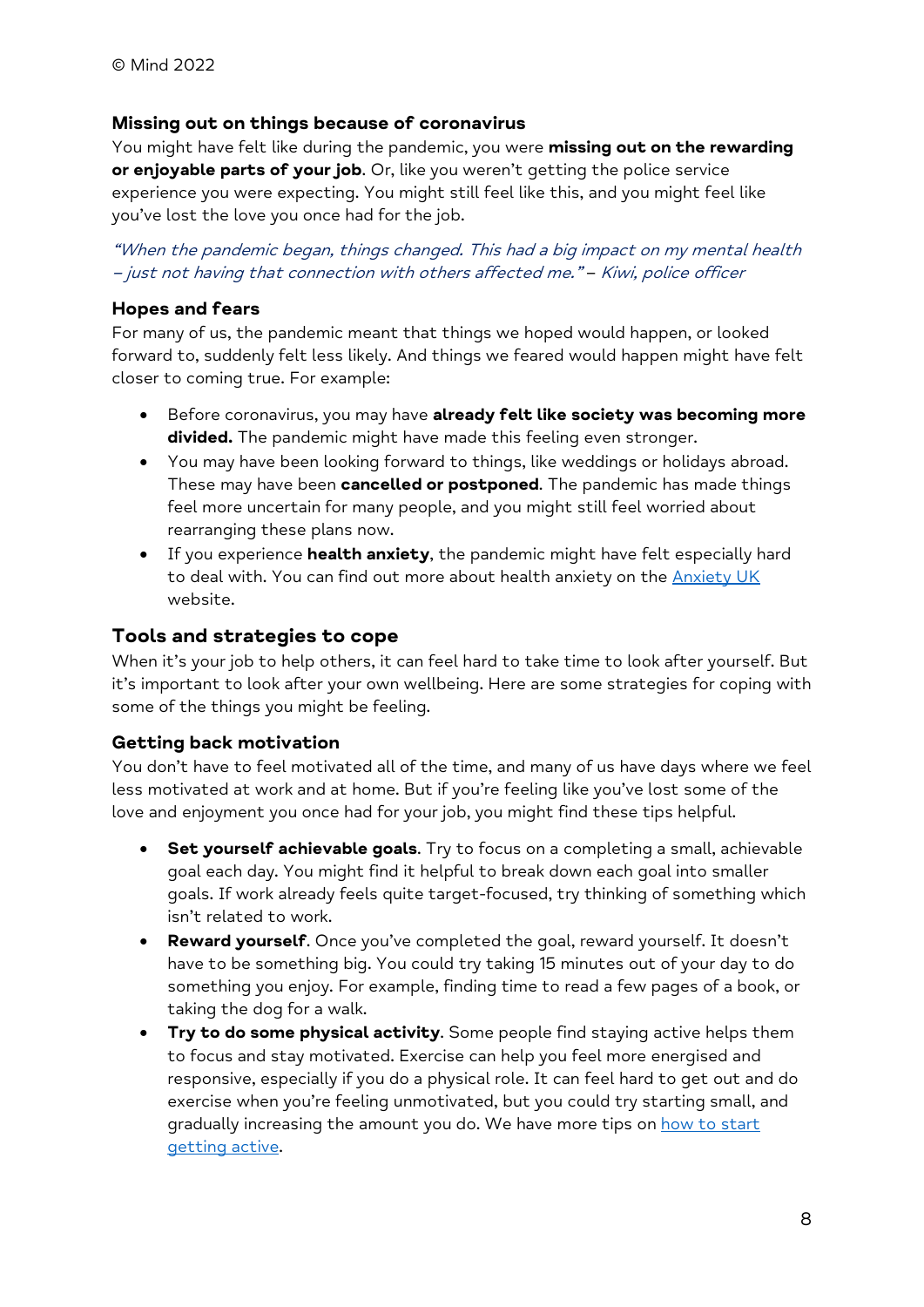**Try something new.** Introducing new hobbies, interests and activities in your life can help stimulate the brain, and may help you to feel more focused. You could try making some new recipes for dinner, changing your exercise routine, or finding a new hobby.

"Music is a big part of my well-being toolkit. I listen to music a lot and I know what to put on if I feel a low mood coming, depending on what has triggered it. And playing a musical instrument gives me a boost." – Sally, retired borough commander

### Coping with change

- Take stock of how you're feeling. If you feel able to, set aside some time to think about how you're feeling about work, your home life, and your wellbeing in general. Think about how you're feeling now compared to the middle of the pandemic, and see whether there are differences.
- Focus on the things you can control. It's easy to become overwhelmed by uncertainty, and not knowing what's going to happen in the future. Your role in the police might also mean you don't know what kind of jobs you'll go to, or the calls you'll take each day. Try to focus on the things that are in your control.
- Have a daily routine. Routine and structure can help to reduce feelings of uncertainty. Think about the day-to-day things that are within your control. Is there anything you could do every day, or every week, to make life feel more consistent? If you work in irregular shift patterns, are there things you could do during your shift days, and during your non-working days, to help separate the two? Try not to feel like your routine must be rigid. Incorporating new things can help you feel motivated and give you things to look forward to.

#### Coping with changes in your mental health

"It's important to be kind to yourself and to remember that life can return to normal, just don't put pressure on yourself or set yourself deadlines to recover." Read Cassie's story

### Dealing with stress

- Tell your manager if you're feeling overburdened. It might be hard talking to your manager about your workload. You might feel like you shouldn't complain if everyone else is also struggling, or like you're just expected to cope. But ignoring the signs of burnout and stress can leave you feeling emotionally and mentally exhausted. Speak to your manager to see whether your workload could be adjusted.
- If your manager is contributing to your feelings of stress, think about who else you could speak to at work. You could try another manager you trust, a colleague, or a staff network.
- Speak to someone you don't work with. You might prefer to talk about how you're feeling with someone who's not at work, like a friend or family member. It might feel hard speaking to loved ones about the things you deal with at work, and you might feel like you want to protect them from certain things. But remember, you can be in charge of how much you tell them. Read our tips on starting a conversation about mental health with friends and family.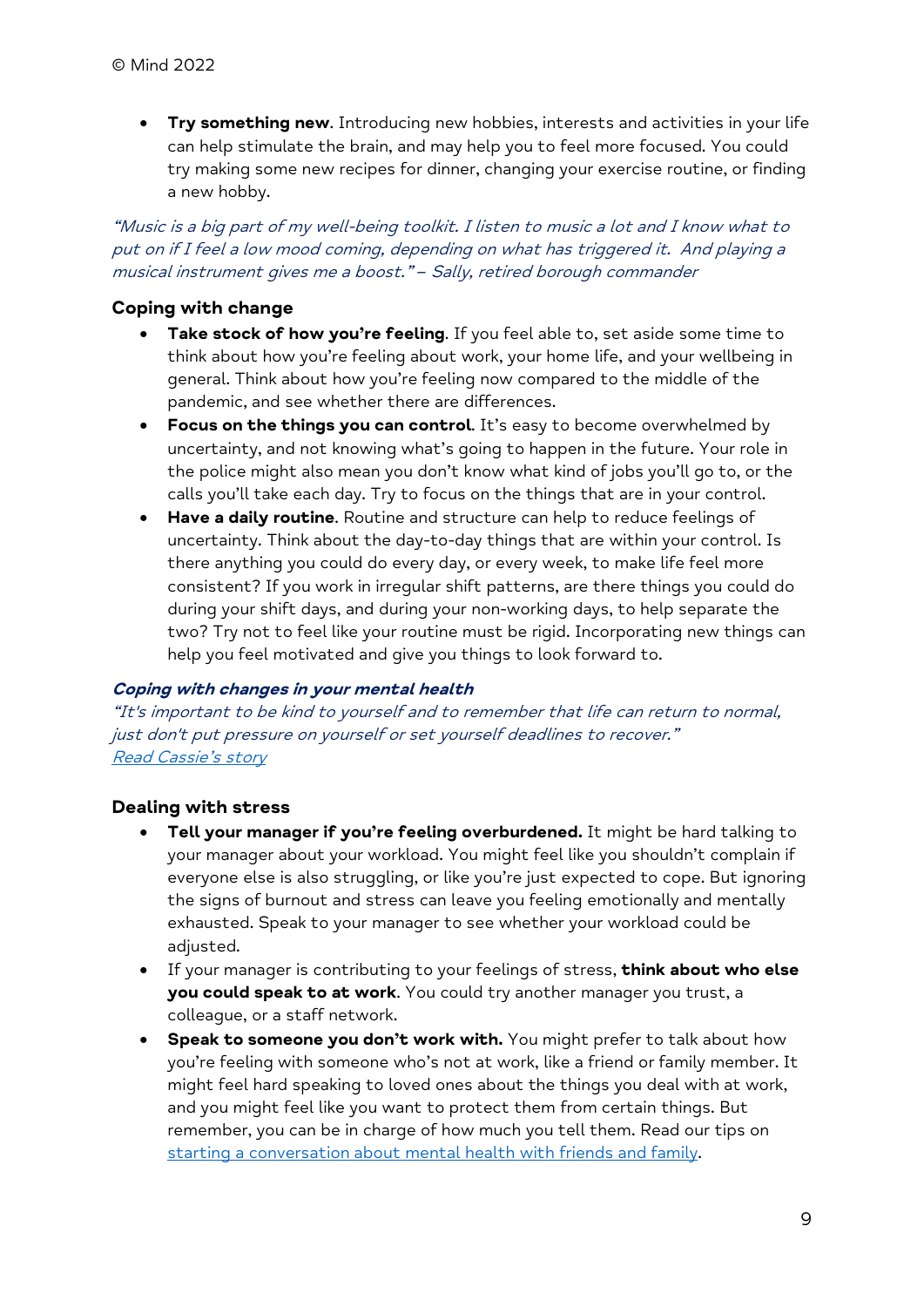- Take time for yourself. Try to build some time into your day, just for you. Even if this is a five minute walk, or 15 minutes to read a book. Try to make this a priority, but don't be too harsh on yourself if you can't always find the time.
- **Try a mindfulness exercise.** Mindfulness covers different techniques which can help you to focus on the present. These techniques can also help to clear your head and make you feel calmer, which might help when dealing with stressful situations.
- Spend some time in nature. Spending time in nature can be good for your mental wellbeing, and has been found to help with specific mental health problems like anxiety and depression. It can also help to reduce feelings of stress. You could find some ways to incorporate nature into your working day. For example, driving a more scenic route to work, or having a plant or something which reminds you of nature on your desk. Read our ideas for how to spend time enjoying nature.

We have more information on staying mentally healthy at work, including tips on how to cope with stress.

"I use exercise as a therapy and walking my puppy; both of which have saved my life. To work in the emergency services is stressful enough without the added extra of bottling things up." - Georgie, police officer

# Feeling more positive

It's very uncommon to feel positive all of the time, and most of us will have periods where we feel better or worse. But working during the pandemic may have left you feeling worse about yourself, your job, or society in general.

Try to be kind to yourself. Notice when you're thinking negative things about yourself. If you had a difficult shift, are you telling yourself that you should have done better, or that it was your fault when things went wrong? Try to challenge these negative thoughts. Think about the things you did well instead.

You could also take a break from news and social media. During the pandemic especially, it may have felt like all you heard was bad news. Even though coronavirus isn't in the news as much anymore, watching a lot of news or being on social media a lot can still feel overwhelming. You don't have to cut them out completely, but you could limit how much time you spend reading them each day.

You could also try to think of some positive things which are happening in your life, or things you feel grateful for. This could be a good news story you heard, a positive conversation you had with a colleague, or a time you laughed recently. You could write down your positive things and reread them when you're feeling low.

# Thinking about the future

We don't know what will happen in the future. At work, things might have returned to how they were before the pandemic. And there may be some things, like hygiene measures and caseloads, which are still different.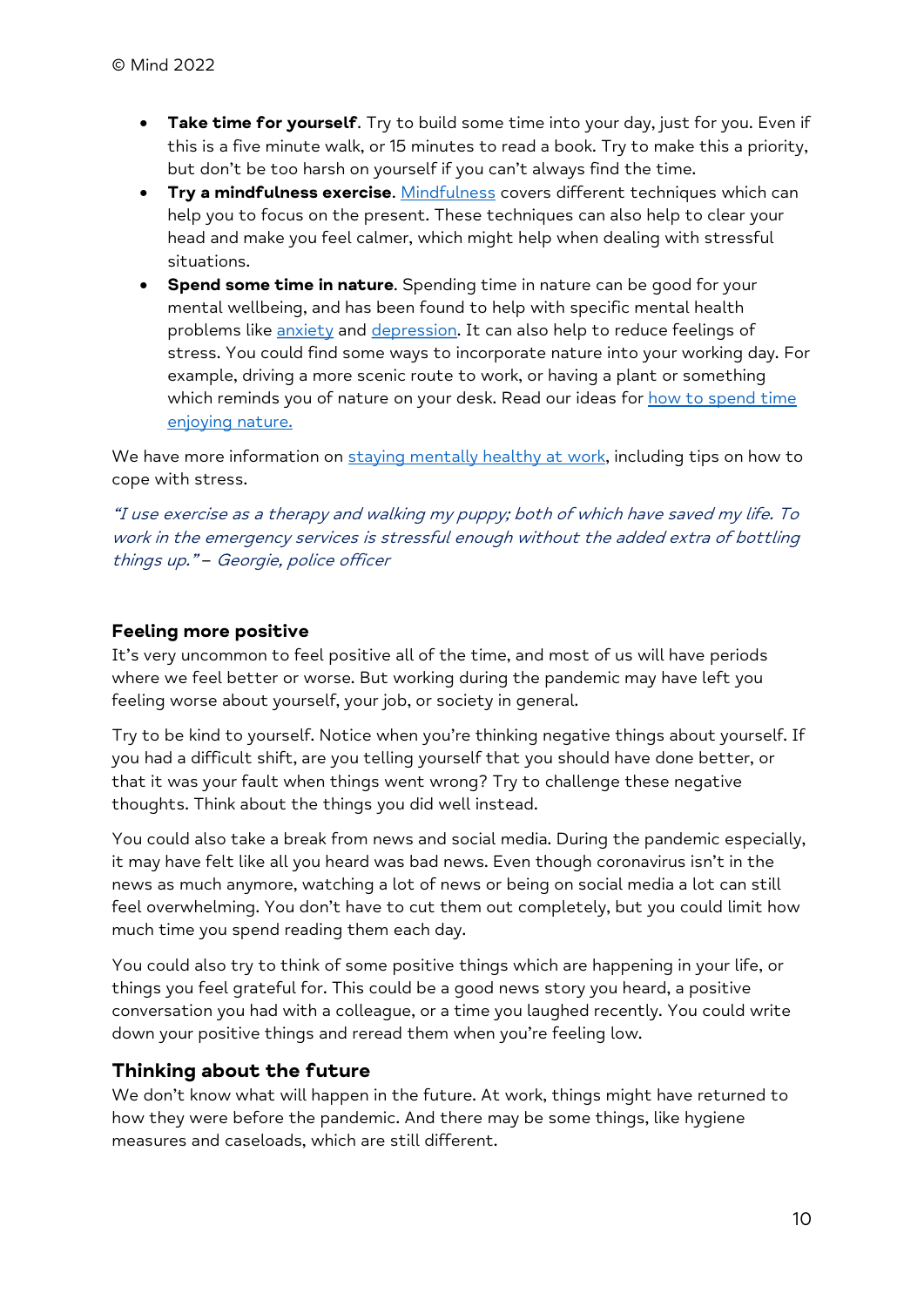Having some strategies for how you'll cope with things as we move out of the pandemic might help with any feelings of uncertainty or worry you might have.

- **Give yourself time to adjust.** Everyone has their own response to the changes coronavirus has caused. It's important to take things at your own pace. Try not to put pressure on yourself to fill up your diary, or to do lots of things now restrictions have lifted.
- Control the things you can. Try to focus on the things you can change, rather than the things that are outside your control.
- Share you worries with someone at work. If you're worried about how work has changed now we're moving out of the pandemic, try speaking to your manager or someone else you trust at work. Together, you might be able to think of some ways to make working a bit easier.
- Remind yourself that it's OK to feel anxious about the future. We don't know what the future holds, so it's OK if you feel uncertain about it. It's a natural response. You might find it helpful to read our tips for taking care of yourself when you're anxious.

### **Anniversaries**

You may have experienced lots of big changes to your life during the pandemic. You may have lost loved ones or missed out on important events. And when the anniversaries of these moments come around, you might find it brings up some difficult feelings.

It can be helpful to take a moment to think about the events that have had a big impact on your life. If you want to, you could plan something on the date of the event's anniversary. You could meet up with other people who were affected. Or, you might prefer to spend some time reflecting on your own. You might find these pages helpful:

- Cruse Bereavement Care has information on bereavement and coronavirus
- Our page of useful contacts for coronavirus has a list of organisations offering bereavement support
- Read more information on our pages about bereavement and trauma

# Where to get support

Seeking help for a mental health problem can be a really important step towards getting and staying well, but it can be hard to know how to start or where to turn to. There are many resources, services and organisations which offer mental health support for people in the police service.

### Stigma in the police

We know it can be difficult to reach out for help at work, especially when so much of your job is spent helping others. It can feel like there's a stigma in the police force, where you feel you have to put on a brave face and not admit that you're struggling. Some people have told us they feel like they've 'failed' when they admit how much their work has affected their mental health.

It's always OK to ask for help. Reaching out can help you get the support you need to feel better. And if you don't feel comfortable speaking to someone at work, there are organisations which might be able to help.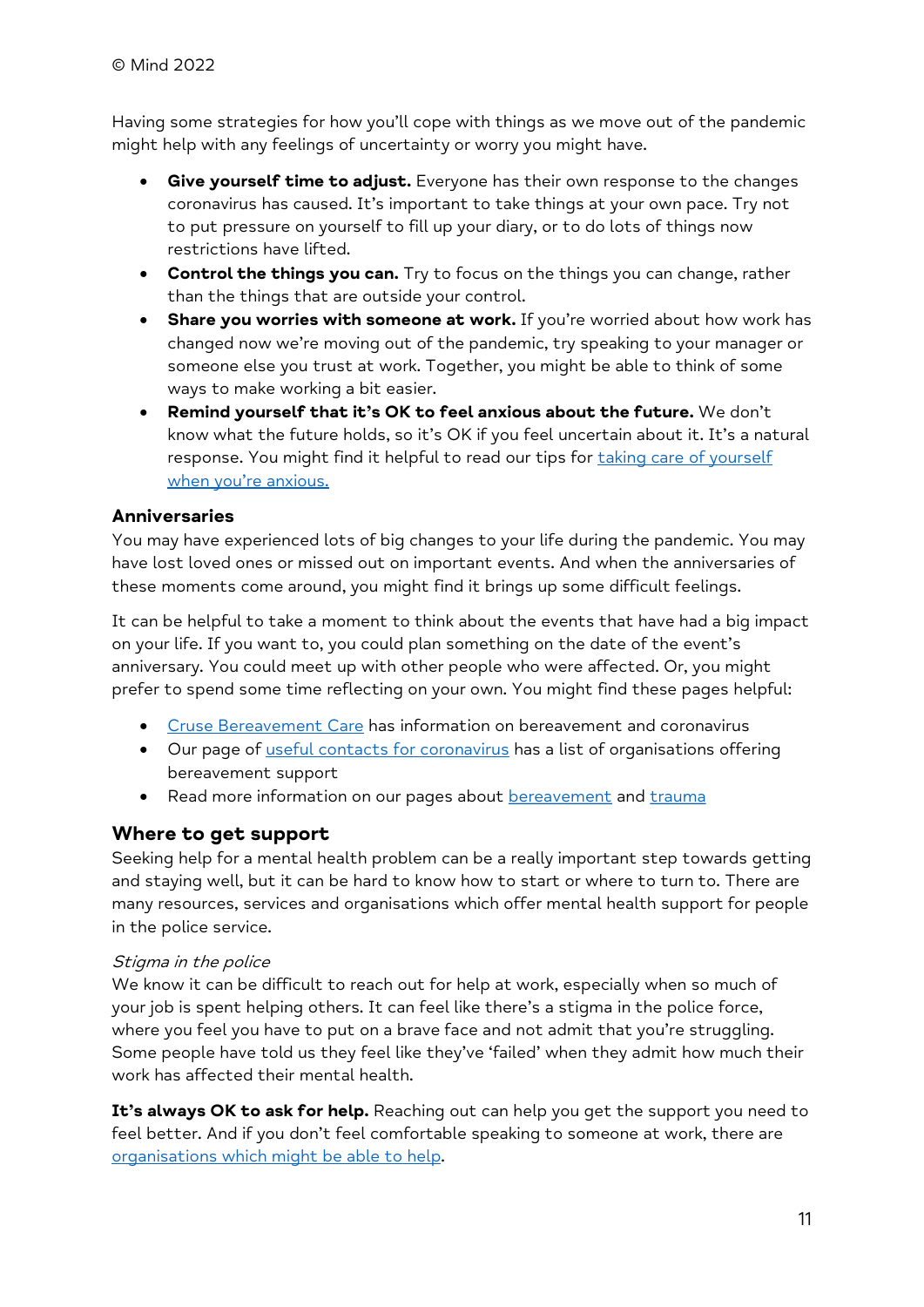If you're a line manager, think about how you could encourage your team members to come to you if they need to talk. You might find it helpful to read our resources on taking care of your staff. This includes information on how to support your team members, and how to create a mentally healthy workplace.

### When is it OK to get support?

There isn't a specific time for when you're supposed to get mental health support. It's always OK to seek help, even if you're not sure you're experiencing a specific mental health problem.

You might choose to seek help because:

- You're finding it difficult to cope with your thoughts and feelings
- Your thoughts and feelings are having an impact on your day-to-day life
- You want to know what's available

Read our information on how to seek help for a mental health problem.

### Tackling stigma in the police

"I loved my job and that was the frustrating thing; I couldn't tell anyone because of the stigma at work. For many people, if you've got depression, anxiety or stress then you're weak, you're a "sicknote"." Read Zoe's story

### Support from your workplace

Ask your supervisor, line manager or colleagues if you can access specialist support, such as:

- Trauma Risk Management (TRiM)
- Critical Incident Stress Debriefing (CISD)
- An Employee Assistance Programme (EAP) helpline
- Counselling services
- Peer support groups

If you're a police cadet, you might be able to access extra support through your course provider. Our student mental health hub has more tips and resources for anyone who is studying.

### Support from organisations

- Blue Light Together is a website listing a range of help services, websites and resources about emergency responder mental health, as well as real life stories from people working in the police force.
- Police Care UK offers practical, emotional and financial support for serving and veteran police officers and staff, volunteers and their families.
- The Police Federation Welfare Support Programme offers practical and mental health support, over the phone and in person.
- The Oscar Kilo Covid-19 hub has advice, quidance and signposting from the National Police Wellbeing Service around working since coronavirus.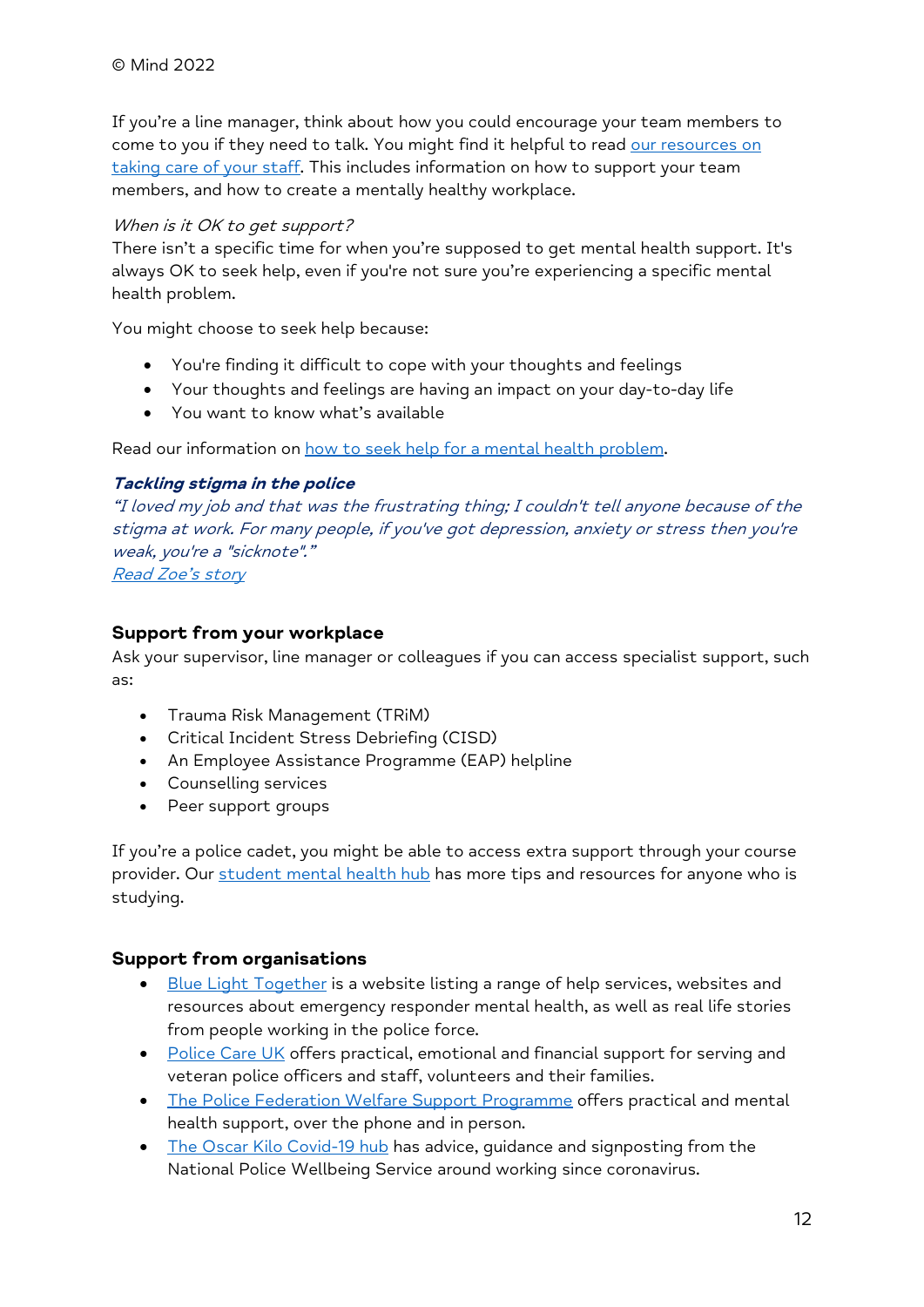- First Hand is a free online resource for anyone who's been affected by witnessing a suicide, when they didn't know the person who died. It was created by the charity, Grassroots Suicide Prevention.
- Our resource on how to be mentally healthy at work includes information on staying mentally healthy at work, with suggestions for what you can do if you're experiencing poor mental health.
- We have information on different helplines and listening services if you're in a crisis and need to talk to someone.

[Info box] Samaritans offers a 24/7 support line. Call 116 123 if you want to talk to someone about how you're feeling at any time.

# Professional mental health support

When you're struggling to cope and self-care isn't enough, support from a professional can make a difference. This could include:

- Therapy through the NHS
- **•** Medication
- Private therapy
- Support from a charity or community organisation
- Peer support, like a support group

"The most courageous thing you can do is ask for help and it will improve. It is a big step but a very important one to take to help yourself." – Angela, chief inspector

### Mind's services

- Mind's helplines provide information and support by phone and email
- Local Minds offer face-to-face services across England and Wales, including talking therapies, peer support and advocacy
- Side by Side is our supportive online community for anyone experiencing a mental health problem

"Don't let any stigma, or thoughts of being weak or selfish get in the way of getting support. It doesn't matter who you are or how strong a character you are – this can happen to anyone at any time." - Stuart, police sergeant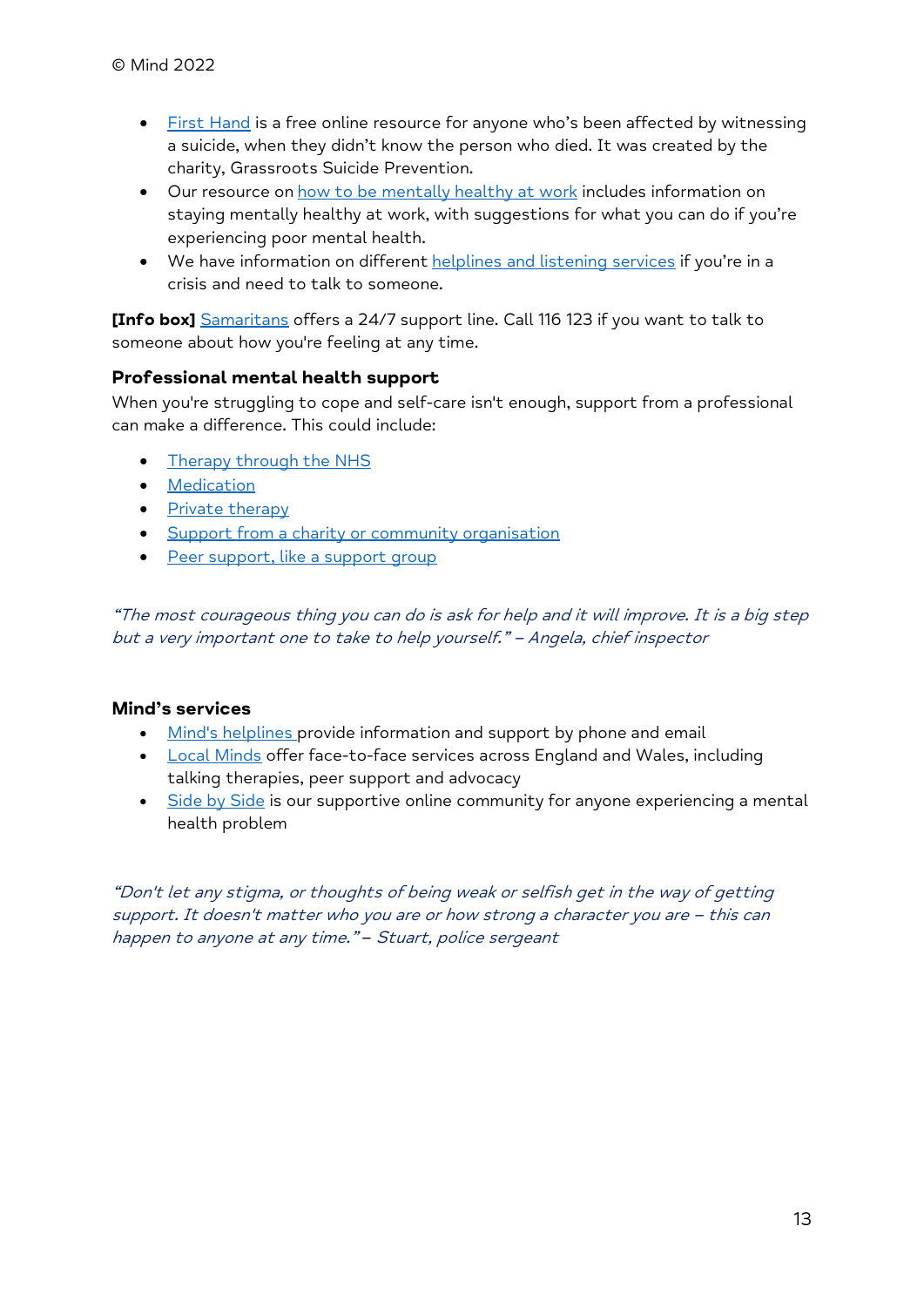# Supporting someone in the police service

This information is for anyone who wants to support someone in the police service, whether you're a colleague, friend, family member or partner.

# 5 minute read

On this page:

- How to support someone with their mental health
- Helping someone to get support
- What to do if it's an emergency
- How to look after yourself

Members of the police force deal with a lot in their roles. Supporting distressed members of the public, working unusual shift patterns, and being in high pressure situations can have a big impact on their mental health. And these pressures have been made even harder since the pandemic.

Having support from the people around us can make a huge difference when we're struggling with our mental health. You might have a friend, family member or partner in the police. You might be in the service yourself. But you might be unsure of the best way to support your colleague or loved one.

This information has some ideas on how to support someone in the police service with their mental health. There's also information on what to do if you think it's an emergency, and how to look after yourself, too.

# How to support someone with their mental health

It can be difficult to see someone you care about becoming unwell, but you don't need to be an expert on mental health to offer support. Often small, everyday actions can make the biggest difference.

### Show your support

If you know someone has been unwell, don't be afraid to ask how they are. They might want to talk about it, or they might not. But just letting them know they don't have to avoid the issue with you is important. Spending time with the person lets them know you care, and can help you understand what they're going through.

[BOX] Our 2021 research showed that support from colleagues was an important coping mechanism during the pandemic for police officers and staff, especially for those working on the frontline. People talked about their team as being like a family who they could talk to about anything.

# Ask how you can help

Everyone will want support at different times and in different ways, so ask how you can help. And depending on your relationship with the person, there are different things you could do. For example:

- Helping them help keep track of their medication
- Going with them to a doctor's appointment
- Exercising together, if your colleague or loved one wants to be more active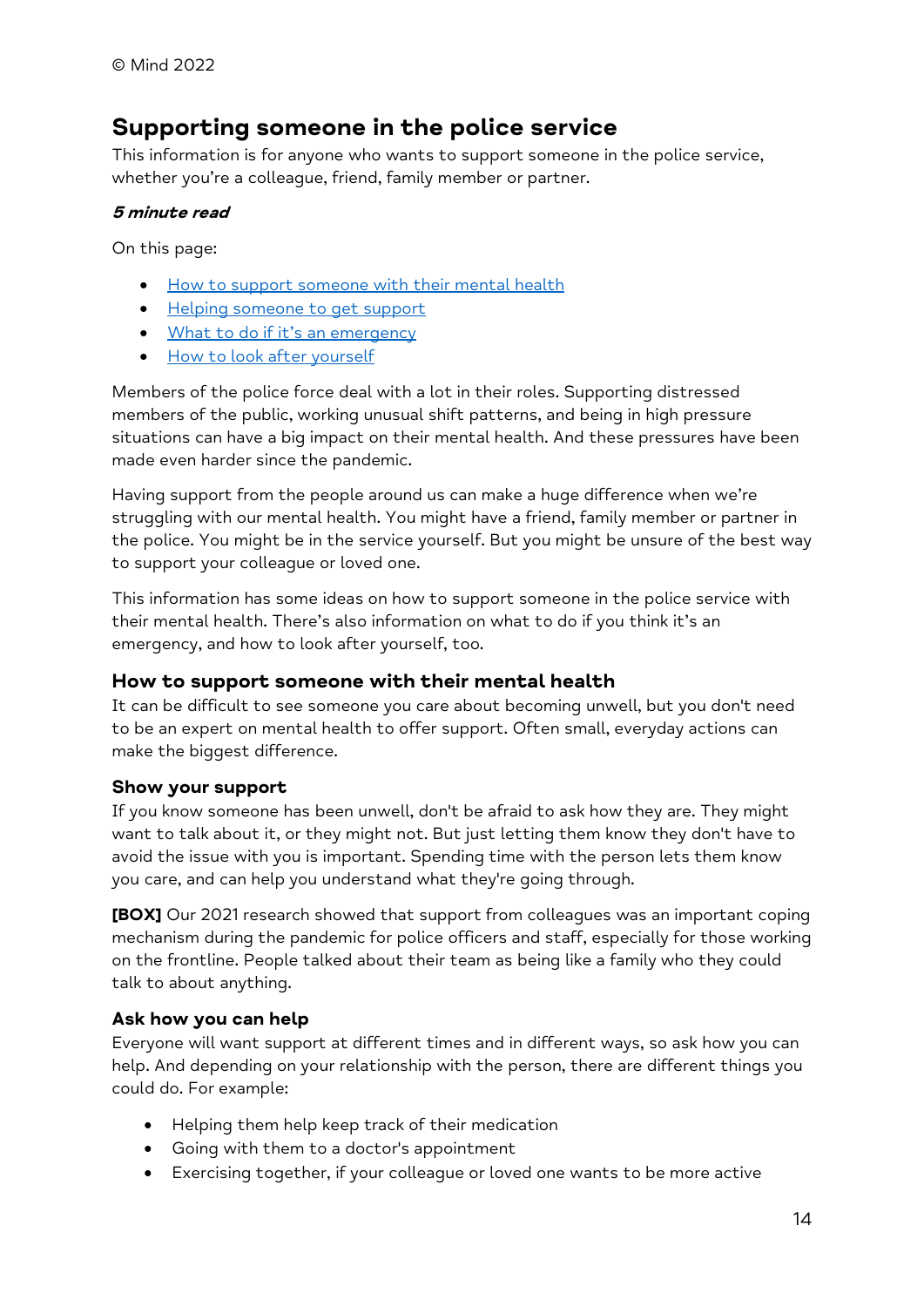Going with them if they want to speak to a manager or support service at work

"If you are a leader in the police force, take time to get to know your staff, ask them in your one to ones how they manage their own mental health and if you can support them." – Angela, chief inspector

### Be open-minded

Phrases like 'cheer up', 'I'm sure it'll pass' and 'pull yourself together' don't help. Try to be non-judgemental and listen.

### Don't just talk about mental health

Having a mental health problem is just one aspect of the person's life. Most people don't want to be defined by their mental health problem, so keep talking about the things you've always talked about together. If you work with the person, try to involve them in conversations at work like you usually would.

### Show trust and respect

A mental health problem can damage someone's self-esteem. Showing trust and respect with the person can help to rebuild and maintain that sense of self-esteem. Knowing your support is having a positive impact can help you to cope, too.

### "I've always been open with my colleagues and friends about what I'm facing and I draw strength from the support of others." – Sally, retired borough commander

### Helping someone to get support

Our 2021 research showed us that emergency responders were more likely to seek advice about their mental health from friends and family, over any other avenue of support. So you can play an important part in helping them to get the support they need.

If your friend, family member or colleague lets you know that they're ready to seek help for their mental health problem, here are some things you can do to support them:

- Listen. Simply giving someone space to talk, and listening to how they're feeling, can help. If they're finding it too difficult right now, let them know you're there when they're ready.
- **Offer reassurance.** Seeking help can feel lonely, and sometimes scary. You can reassure them by letting them know they're not alone, and that you're there to help.
- **Stay calm.** Even though it might be upsetting to hear that someone you care about is distressed, try to stay calm. This will help the person feel calmer too, and show them that they can talk openly without upsetting you.
- **Be patient.** You might want to know more details about their thoughts and feelings, or want them to get help immediately. But it's important to let them set the pace for seeking support themselves.
- **Try not to make assumptions.** Your perspective might be useful to the person, but try not to assume that you know what's caused their feelings, or what will help.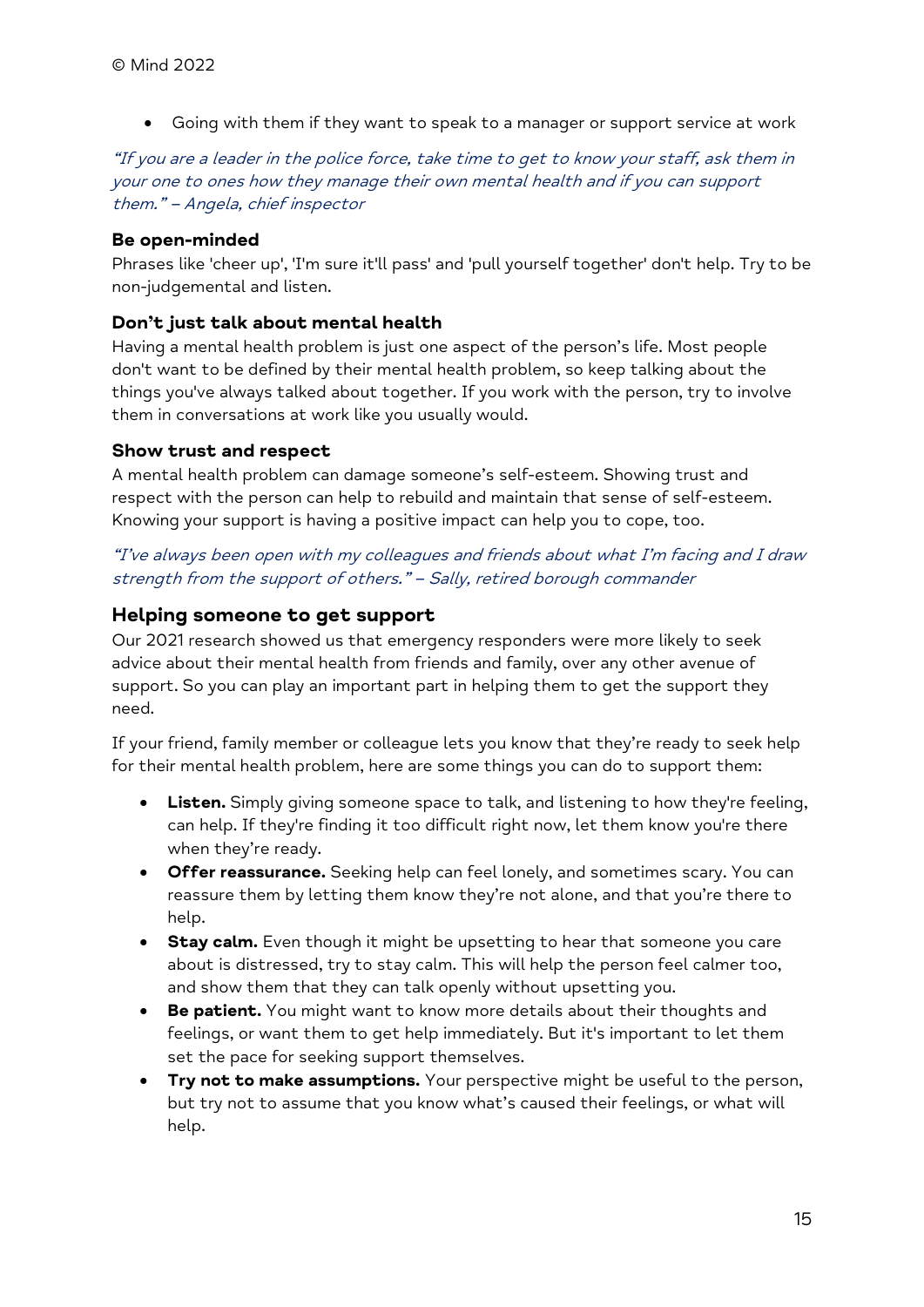- Keep social contact. Part of the support you offer could be to keep things as normal as possible. You could involve the person in social events at work, or talk about other parts of your lives.
- Look for information that might be helpful. When someone is seeking help they may feel worried about making the right choice, or feel that they have no control over their situation. There's tailored mental health information for people in the emergency services on **Blue Light Together**, including information on organisations which can offer support.
- Go to appointments with them, if they want you to  $-$  even just being there in the waiting room can help someone feel reassured. If you work together, you could go with them when they speak to occupational health or their manager.
- Learn more about the problem they experience, to help you think about other ways you could support them. Our website has lots of information about different types of mental health problems, including pages on what friends and family can do to help.

### "I have a tendency to withdraw when I feel stressed or anxious. The important thing that helps me is reaching out to my family and friends and just telling them how I am feeling." – Mairead, Merseyside Police

### What if they don't want my help?

If you feel that someone you care about is clearly struggling but can't or won't reach out for help, and won't accept any help you offer, it's understandable to feel frustrated, distressed and powerless. But it's important to accept that they're an individual, and there are always limits to what you can do to support someone else.

You can:

- Be patient. You won't always know the full story, and there may be reasons why they're finding it difficult to ask for help.
- Offer **emotional support** and reassurance. Let them know you care about them and you'll be there if they change their mind.
- Let them know how to seek help when they're ready. For example, you could show them our pages on talking to your GP and what might happen at the appointment.
- Look after yourself and make sure you don't become unwell yourself.

You can't:

- **Force someone to talk to you.** It can take time for someone to feel able to talk openly. Putting pressure on them might make them feel less comfortable telling you about their experiences.
- Force someone to get help (if they're over 18, and it's not an emergency situation). As adults, we're all ultimately responsible for making our own decisions. This includes when – or if – we choose to seek help when we're unwell.
- See a doctor for someone else. A doctor might give you general information about symptoms or diagnoses, but they won't be able to share any specific advice or details about someone else without their agreement.

[BOX] Our 2021 research showed us that there are still barriers stopping emergency responders from seeking support, like worrying their issue isn't serious enough, or